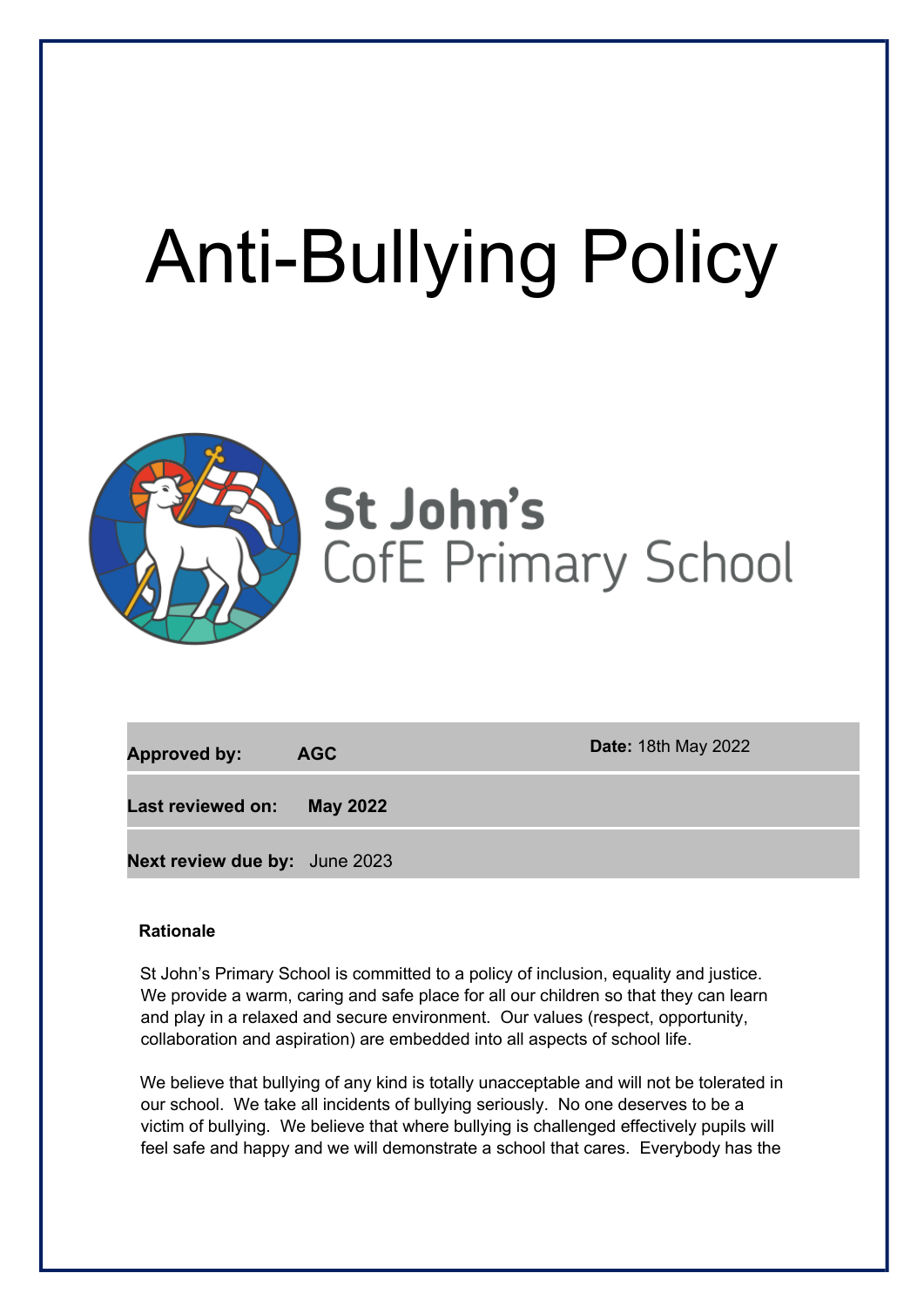right to be treated with respect and pupils who are bullying others need to learn different ways of behaving.

At St John's Primary School, we acknowledge that bullying can and does happen from time to time and that bullying can happen to adults in the workplace. When bullying does occur, everyone should feel able to tell and know that incidents will be dealt with promptly and effectively in accordance with our school anti-bullying policy.

All children and young people have the right to be protected from physical, emotional and mental violence; a right enshrined in the United Nations Convention on the Rights of the Child. Children also have the right to learn, live, travel and play in a safe environment where they can thrive and achieve their full potential.

Our bullying policy should be read in conjunction with our school's behaviour policy.

#### **What is bullying?**

In St John's Primary School, we define bullying as follows:

Bullying is when an individual or group deliberately hurts another or makes them feel unhappy. Bullying behaviour will be repeated over a period of time and is difficult for the victim to defend against. Bullying may be racist, sexist, or homophobic. People can be bullied for any reason; because of the way they look, because of their religion, their age, because of a learning or physical disability for example.

Bullying is a blight on the lives of our children which inhibits full participation in education and learning, cultural, social and leisure activities. Whatever the reason, bullying is never acceptable and will not be tolerated in St John's Primary School.

Bullying can take many forms, but three main types are:

- Physical hitting, kicking, spitting, and demanding money or belongings.
- Verbal name calling, insults making racist, sexist, homophobic or offensive remarks.
- Indirect excluding or 'blanking', spreading gossip, damaging property, offensive or abusive emails, text messages or posts on websites – known as 'cyber bullying'. We believe that bullying someone by email or text messages is still hurtful and will be dealt with in the same manner.

#### **Bullying is not:**

It is important to understand that bullying is not the odd occasion of falling out with friends, name calling, arguments or when the occasional trick or joke is played on someone. Bullying is when it is done 'several times on purpose' (STOP).

Children sometimes fall out and say things because they are upset. When occasional problems of this kind arise, although unkind, it is not classed as bullying. It is an important part of children's development to learn how to deal with friendship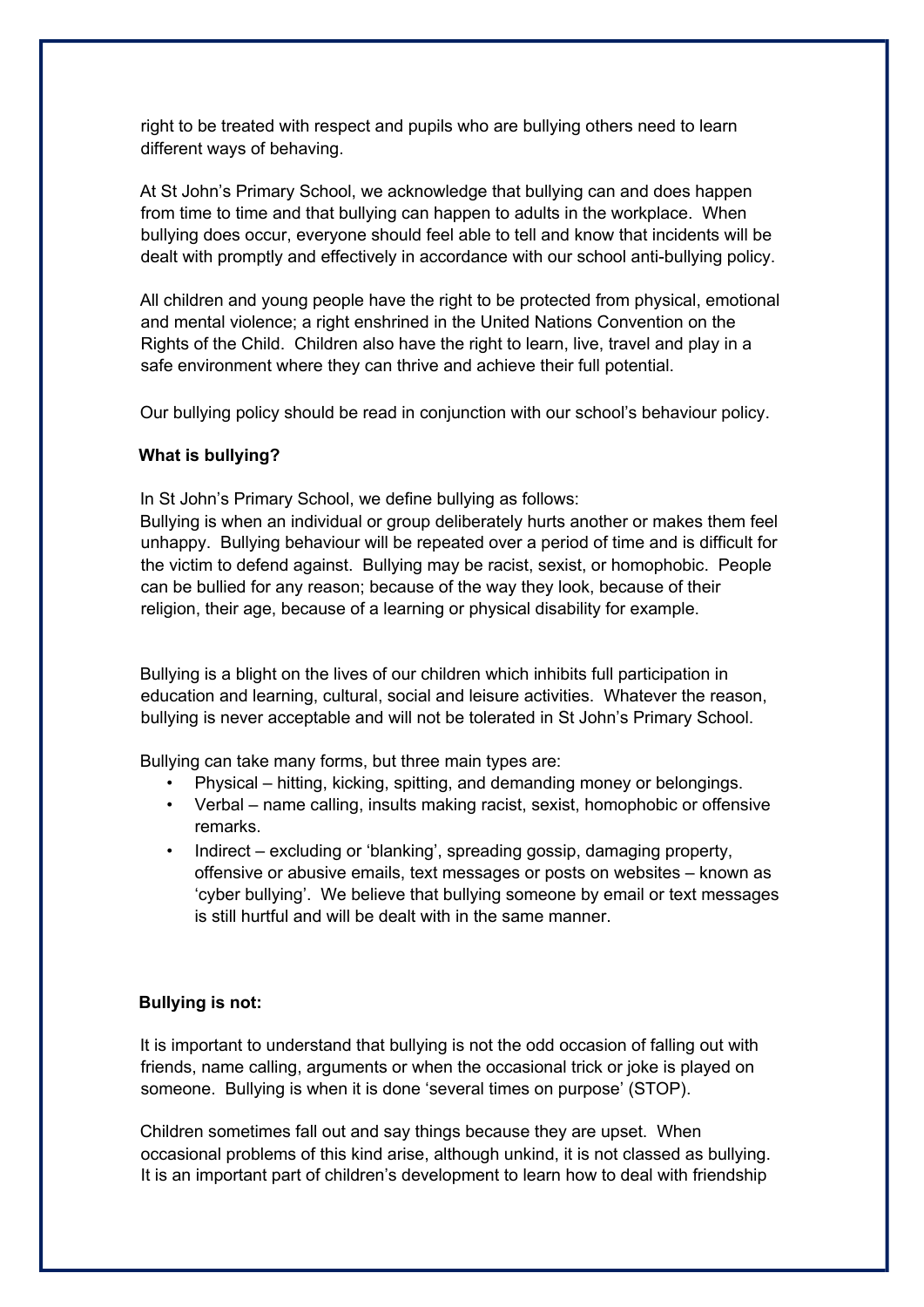breakdowns or a childish prank. We all have to learn how to deal with these situations and develop skills to repair relationships.

#### **Aims**

The aim of this policy is to try to prevent and deal with any behaviour deemed as bullying. We are committed to ensuring that the school community works together to create a happy, safe, caring and stimulating environment. The implementation of this policy will create an ethos where bullying is regarded as unacceptable so that a safe and secure environment is created for everyone to learn and work in. All members of the school community have the responsibility to recognise bullying when it occurs and take appropriate action in accordance with the school policy.

Within St John's Primary School, we want:

- All children to feel safe to learn, play and enjoy the company of others.
- All children and adults to be treated fairly, with respect and dignity.
- All adults to feel happy and safe in the workplace.
- Everyone to listen carefully to what children and adults have to say and treat all accounts with due seriousness.

The school will set about doing this the following ways:

- The school will meet the legal requirements for all schools to have an antibullying policy in place.
- The school will work closely with other professional agencies to ensure that children stay safe as stated in the Children's Act 1989, the SEN and Disability Act 2001, the Government Green Paper 'Every Child Matters' 2003 (outcome 2) and The Children Act 2004. (See appendix 1 for more detailed legal framework).
- All governors, teaching and non-teaching staff, pupils and parents/guardians will have an understanding of what bullying is.
- All governors, teaching and non-teaching staff, pupils and parents/guardians will know what the school policy is on bullying.
- Pupils and parents/guardians will be assured that they will be supported when bullying is reported.
- Whole school initiatives (staff training, celebration assemblies etc.) and proactive teaching strategies (PSHE lessons, circle time etc.) will be used throughout the school to reduce opportunities for bullying to occur.
- A positive, caring ethos will be created within the school environment where everyone can work and express themselves free from fear of being bullied.

## **Signs and Symptoms of bullying**

A child may indicate, by different signs or behaviour, that he or she is being bullied. Adults should be aware of these signs and investigate further if a child:

- Is frightened of walking to or from school.
- Begins truanting.
- Becomes withdrawn, anxious or lacking in confidence.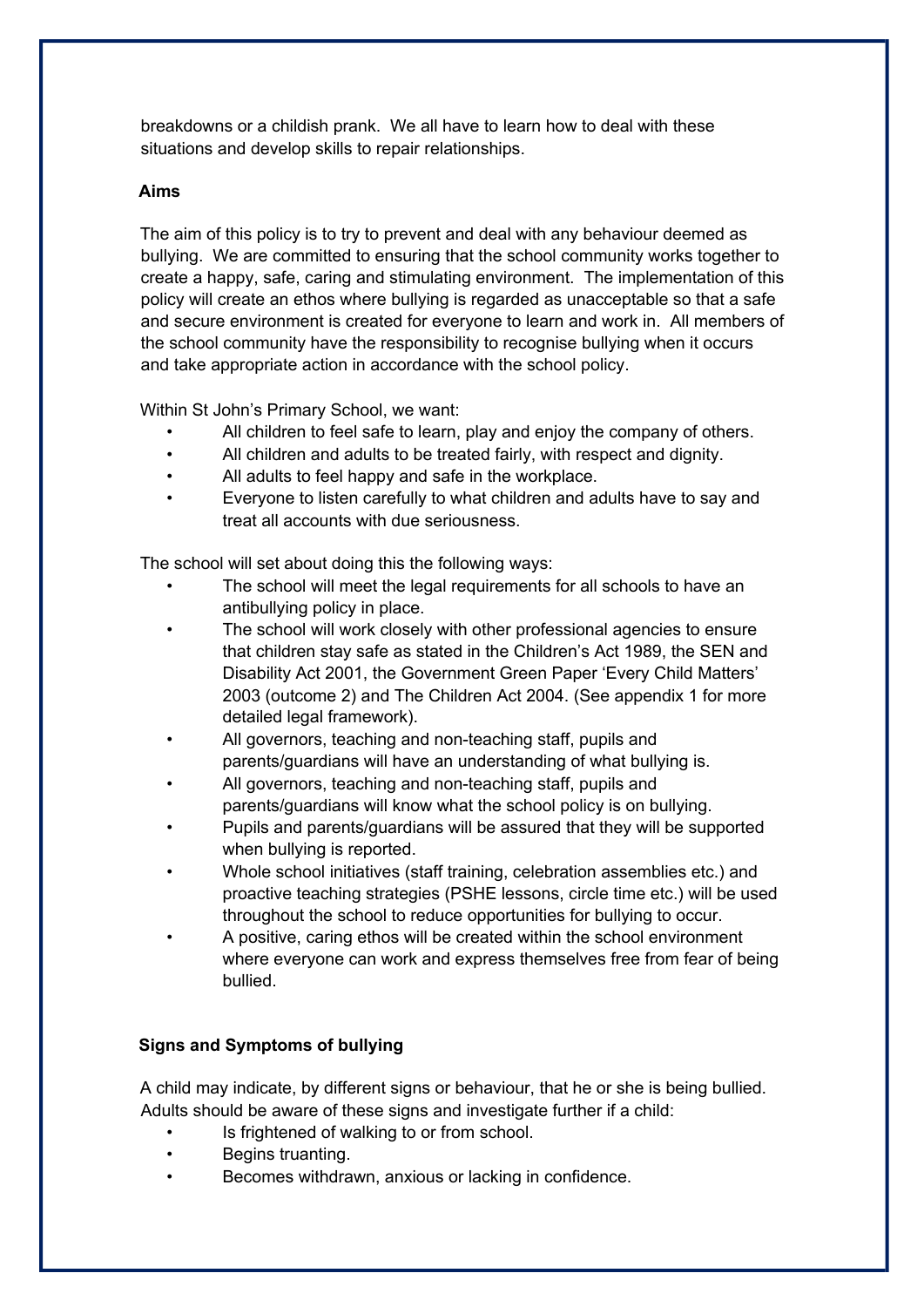- Feels ill in the morning.
- Begins to underperform in school work.
- Has possessions go 'missing'.
- Asks for money or starts stealing money (to pay the bully).
- Is frightened to say what's wrong.

NB this is not a definitive list but suggests some of the signs and symptoms.

These signs and behaviours could indicate other problems, but bullying should be considered a possibility and should be taken seriously and investigated as soon as possible.

#### **What can you do if you are being bullied?**

We want everybody to feel confident to report bullying whenever and wherever it happens, and get the help they need to feel safe again. If someone is bullying you, it important to remember that is not your fault and there are people that can help you. Tell someone you trust, giving them as many facts as you can (Who? Where? What? Why? When? How?). All pupils know that if they are experiencing bullying they should tell their teacher in the first instance. Should a pupil not feel confident in doing this our Pastoral and Learning Support Mentor is available to speak to pupils or they may choose to use the school council representatives.

What can you do if you see someone else being bullied? (The role of the bystander)

Ignoring bullying is cowardly and unfair to the victim. Staying silent means that the bully has won and gives them more power. There are ways you can help without putting yourself in danger, for example tell a member of staff as soon as possible or ask someone you trust about what to do.

Strategies in school for the prevention and reduction of bullying Whole school initiatives and proactive teaching strategies will be used throughout the school to develop a positive learning environment with the aim of reducing opportunities for bullying to occur. These include:

- Each class discussing the school's 'Golden Rules' at the beginning of each academic year.
- Making national anti-bullying week a high profile event each year.
- Raising awareness through assemblies, work in PSHE/Jigsaw lessons and circle time discussions.
- Setting up a buddy system or a circle of friend's support network to support individuals experiencing difficulties.
- Using drama and role-play activities to help children be more assertive and teach them strategies to help them deal with bullying situations.
- Introducing playground improvements and initiatives, e.g. playground partisans
- Using praise and rewards to reinforce good behaviour.
- Involving parents and the wider community.
- Multi agency work working with social services, police etc.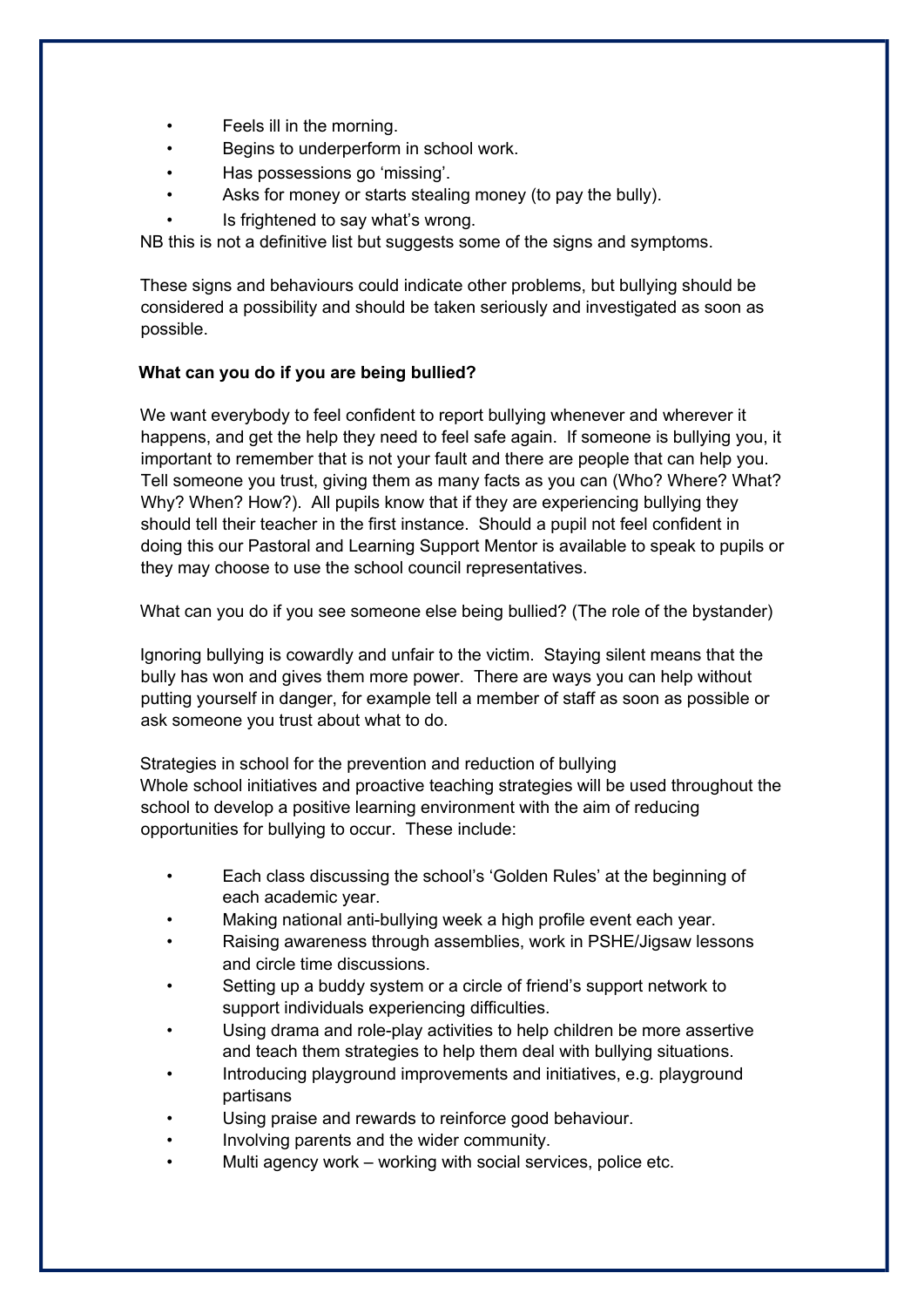The school runs an annual home link evening for parents to present the way in which St John's teaches E-safety and how pupils and adults can respond if they have concerns about the safety and well-being of a pupil

#### **Procedures for reporting and dealing with bullying incidents**

At St John's Primary School all staff will respond calmly and consistently to all allegations and incidents of bullying. They will be taken seriously and dealt with impartially and promptly. All those involved will have the opportunity to be heard. Staff will protect and support all those involved whilst allegations and incidents are investigated and resolved. We follow a 'Restorative Justice' approach. More details of this can be found in our behaviour policy.

The following step by step procedures will be followed in all cases:

- Initially, staff will listen and speak to all children involved about the incident separately.
- Appropriate action will be taken quickly to end the bullying behaviour.
- Appropriate advice will be given to help the victim.
- Staff will reinforce to the bully/ies that their behaviour is unacceptable and they will be given a warning. The bully/ies will be asked to genuinely apologise for what they have done.
- Work will be done with the bully/ies (for example with the Pastoral and Learning Support mentor or in circle times) to help him/her/them understand and change his/her/their behaviour including investigating the underlying reasons as to why they are bullying.
- In serious cases e.g. when threatening behaviour is involved, parents will be informed and invited into the school to discuss the problem. This meeting will be with the class teacher and/or Head teacher and Deputy head teacher present.
- After the incident has been investigated and dealt with, each case will be monitored to ensure repeated bullying does not take place.
- Should the bullying continue the Head teacher may make to decision to exclude the child.
- The parents then have the right to appeal to the Governing Body and the Trust.
- Appropriate records will be kept of all incidents.

Procedures for dealing with incidents of sexual violence and sexual harassment will be dealt with according the Appendix H in the Child Protection and Safeguarding Policy.

We recognise that it is the responsibility of the entire school community to seek to provide equality of opportunity for all our children regardless of culture, language, religion, ethnicity, ability, disability, gender, sexuality or social circumstance.

Please see